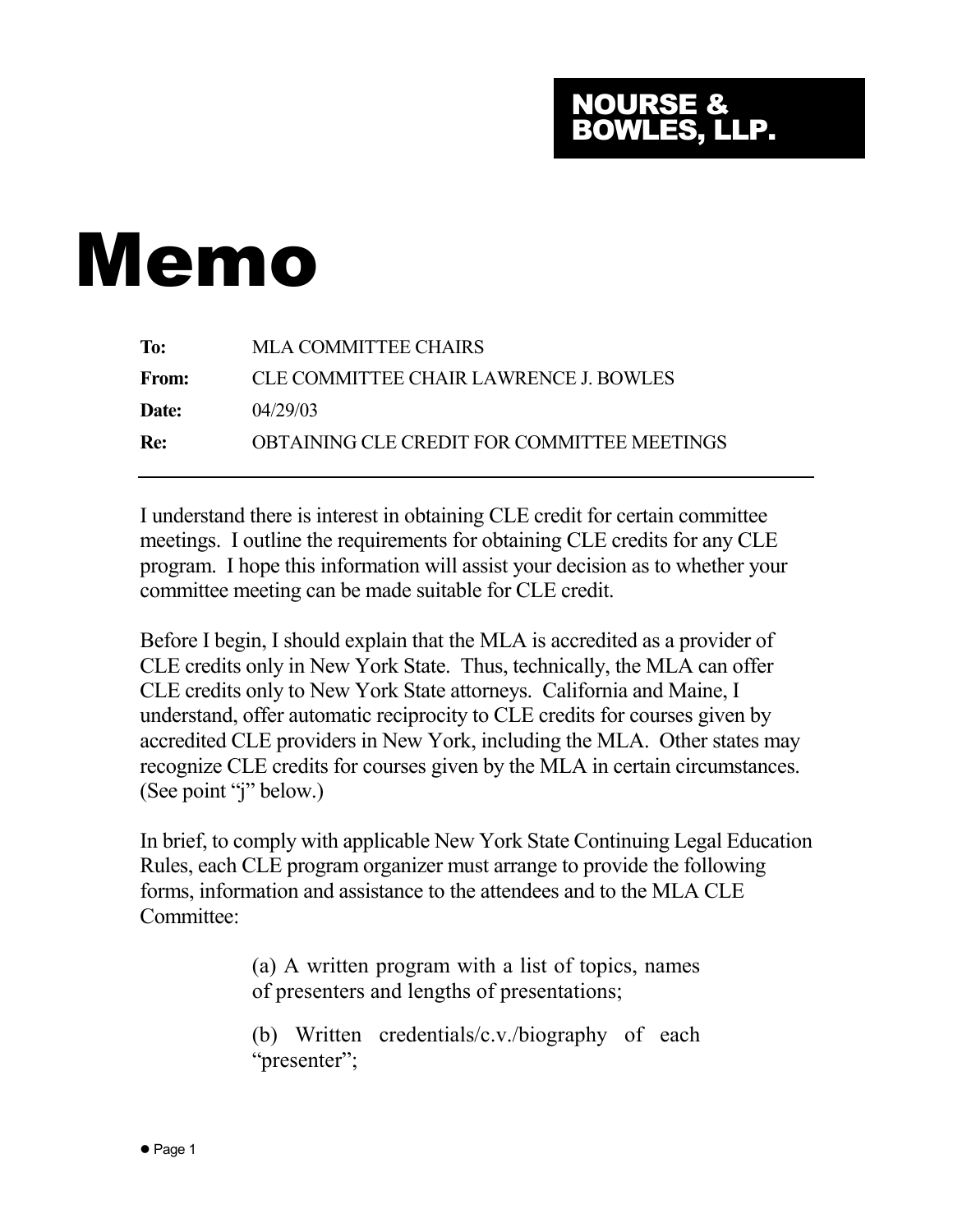(c) Written materials distributed by each "presenter." These written materials must be significantly more than an outline, and, where appropriate, must contain citations to legal and other authorities;

(d) Total minutes of CLE instruction for each course or program offered, not including breaks, meals or introductions. For New York, 50 minutes constitutes an "hour" of CLE instruction. **PLEASE NOTE:** no CLE credits can be offered for time spent on purely administrative/committee matters;

(e) Breakdown of CLE credit minutes in the following categories: ethics and professionalism, skills, practice management, professional practice.

(f) An official attendance list of attendants at the program, each of whom must sign the list which must be sent to the MLA CLE Committee;

(g) Certificate of Attendance. Forms to be provided by the CLE Committee. This Certificate will be provided to each participant who wishes CLE credit. The Committee Chair (or designated "CLE liaison") must collect the signed forms from the presenters and attendees who wish CLE credit and mail them to the CLE Committee c/o Lawrence J. Bowles at Nourse & Bowles, LLP. Mr. Bowles or Ms. Katharine F. Newman will sign them and return them to each participant;

(h) Pre-stamped blank envelopes for the attendees to self-address so that the attendees' executed Certificates of Attendance may be mailed back to them;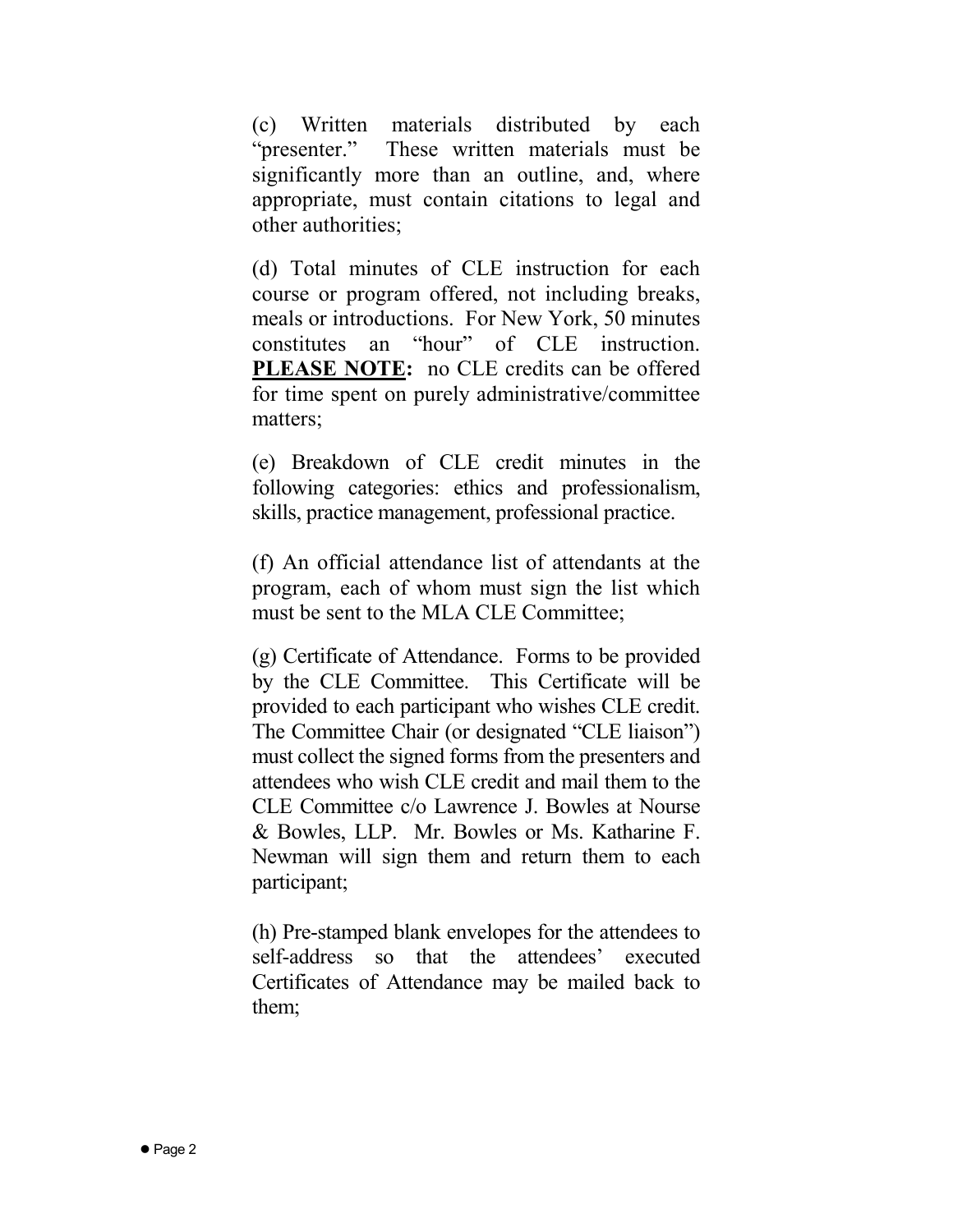(i) Evaluation Surveys. Forms to be provided by the CLE Committee and sent to the CLE Committee, as above;

(j) Advise each participant that: strictly speaking, the MLA can only issue credits to New York attorneys. However, several states either (i) grant reciprocity for or (ii) otherwise recognize CLE credits for courses given by accredited providers in other states in certain circumstances. Thus, each non-New York attorney who participates in the program as a presenter or attendee and wishes CLE credits, should be urged to consult with the appropriate authority in his or her state in advance of the program to determine if credits may be given for their attendance at the program; and

(k) Advise each participant that: presenters (speakers) may be entitled to receive additional credits. They should consult with their State Bar CLE Rules to determine the amount, if any, of additional credit. In New York, presenters are entitled to credit for three times the length of his/her presentation.

(l) Assign an individual on your Committee (a "CLE Liaison") to administer the above and regarding the above, coordinate with Mr. Bowles or Ms. Newman of the CLE Committee respecting the above documentation, especially items  $(a)$ , $(d)$ , $(e)$ , $(f)$ , $(g)$ , $(h)$ and (i). It will be helpful to review the forms and requirements with the CLE Committee before the program. After the program, the CLE Liaison also must provide the CLE Committee with copies of the speakers' CVs, speakers' papers, attendance sheet, Certificates of Attendance, mailing envelopes, Evaluation Surveys.